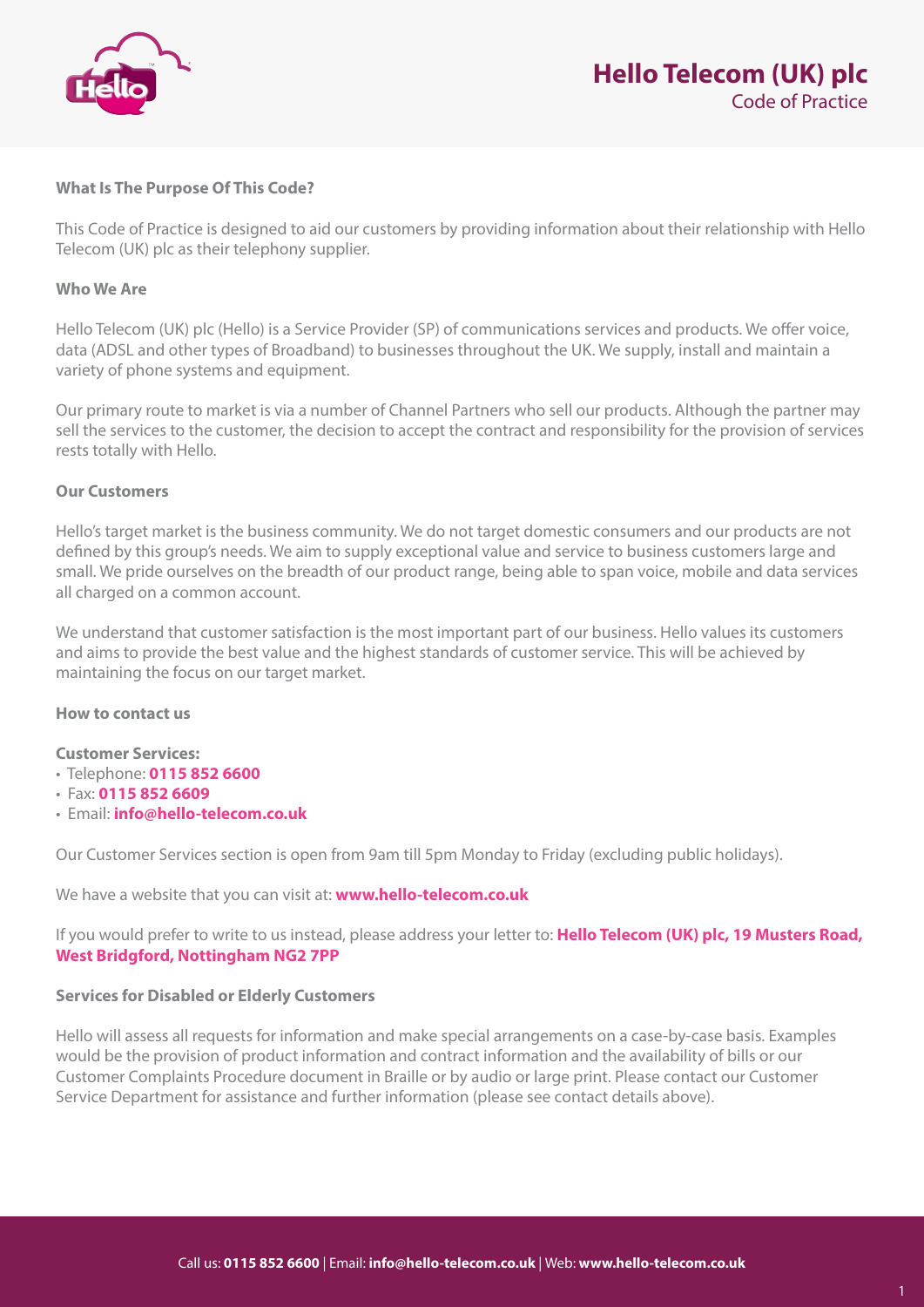

# **Our Products**

Hello provides a wide range of communications services which includes but is not limited to:

VoIP phone services

Fixed-line services – we can provide for new, or transfer from BT, existing lines of the following types:

- Standard analogue lines
- ISDN2 digital lines
- ISDN30 digital lines

Voice calls – these can be delivered to you in a number of ways:

- Direct and indirect phone services
- Carrier Pre-Selection calls

Non-Geographic Number services – this includes number translation services where a person calls an 0800, 0845, 0870 or similar number but the calls are delivered to a standard phone line that you have nominated to us. It also covers the provision of premium rate services which work in the same way but the caller can pay a range of prices dependant on the service being provided. All of these services can be received by human operators or by automated services.

#### **Data Services**

These services include the provision of Broadband data transmission via a variety of means which include:

- ADSL
- Leased-lines

We can also provide ISP services such as email, webspace etc. If you would like to enquire about a service please call our Customer Services line on: **0115 852 6600** or by email: **info@hello-telecom.co.uk**

#### **Customer Service Management**

Customer satisfaction is vitally important to our business. We describe below in some greater detail our approach to our customers and the kind of customer services we will offer you.

#### **Cancellation of Service**

You are usually able to terminate any of our services by giving one (1) months' notice. Please note, however, that our services are subject to a minimum contract period as specified in your contract, usually between 12 and 36 months calculated from the date when your service commenced.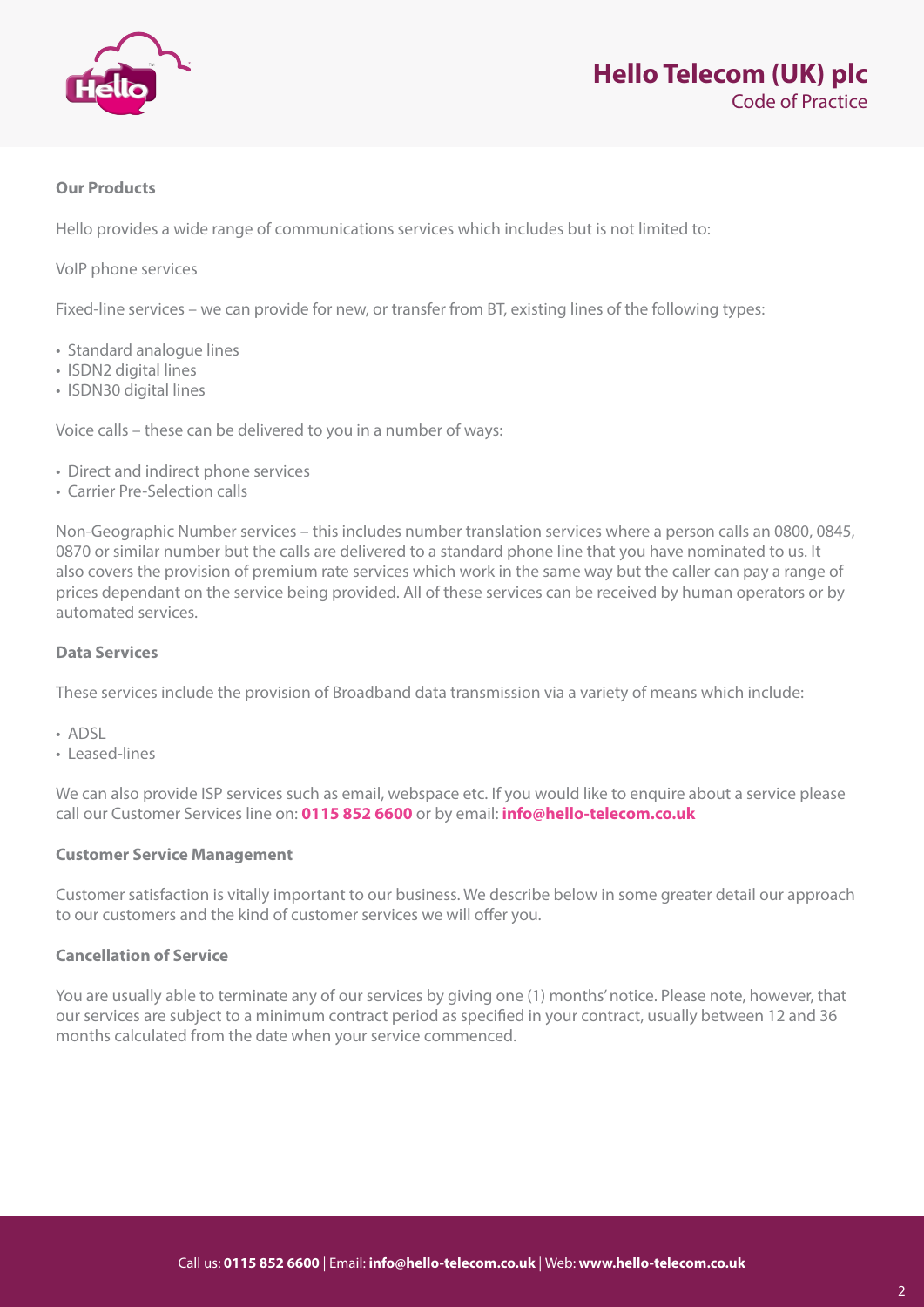

# **Faults and Repairs**

We aim to fix any fault and restore full service within a standard response time of 8 working hours from when you notify us of a fault on our service. This is a target time which means that we do not offer any compensation if we fail to meet this target unless we have specifically agreed with you that such compensation shall be payable. We also offer additional service level agreements which are agreed separately with our customers. These service level agreements are tailor-made to correspond to individual customers' needs. You can obtain additional information by contacting our Customer Service Department.

# **Price Tariffs**

Our tariffs are tailored to our customers. The factors which affect this are call volume, call types and term of agreement. We will provide you with a quotation, proposal or tariff detailing the charges we will make. We are a pro-active service provider and we will aim to ensure that your tariff continues to offer good value. If you would like further details or a specific quotation please contact our Customer Services Department by the following methods:

- Telephone: **0115 852 6600**
- Fax: **0115 852 6609**
- Email: **info@hello-telecom.co.uk**

## **Billing and Payment**

We generally invoice our customers on a monthly basis but this may vary depending on the service concerned. Periodically your account may contain charges from an earlier period. This is due to the late delivery of call data from a network supplier.

We will accept the following methods of payment: Direct Debit, BACS, and Cheques. We prefer Direct Debit and will levy a handling charge for payments by any other method.

Our standard bills are itemised to the degree that you request and are delivered by post or email as you request. If you have any special billing presentation requirements we may be able to meet these at no cost but we reserve the right to make a handling charge if there is a lot of work involved in doing so.

## **Debt Management and Disconnection Policy**

You have a duty to pay our bill when it is due. If you fail to do so we will send a number of letters to prompt your payment and make you aware of any action we are taking or planning to take. This may ultimately result in your service being disconnected if the bill is not settled. It is our intention to help to the best of our ability customers with payment difficulties.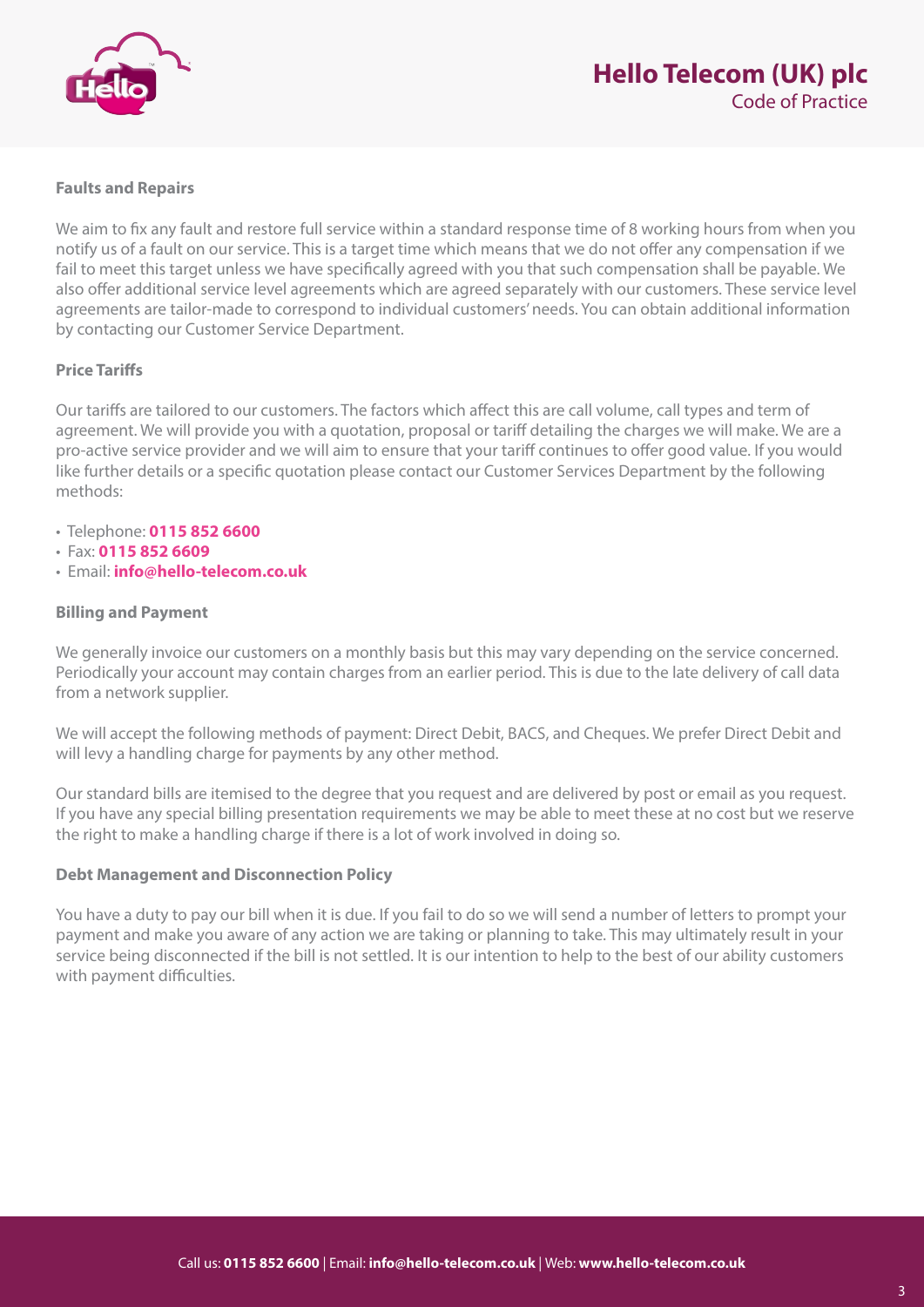

# **Complaints**

We have a process in place for responding to customer complaints which is described in a separate document called "Hello Customer Complaints Procedure". This document can be found on our website **www.hello-telecom.co.uk** A copy may also be requested from our Customer Services department on **0115 852 6600**

In order to provide customers with an alternative dispute resolution (ADR) channel we have become members of the Ombudsman Service. The Ombudsman Service is an independent service that has been approved by the regulator (Ofcom). As members we undertake to comply with the Ombudsman Services' rulings in connection with any customer complaints. The Ombudsman Service can be contacted via their website: **www.ombudsman-services.org**; by telephone on **0330 440 1614** or in writing to their offices at **PO Box 730, Warrington WA4 6WU.** 

# **Number Portability**

We are able to port your number to and from other operators subject to technical availability. We may charge you for porting a number.

# **Data Protection**

Hello may use your personal information together with other information for providing telecommunications services, marketing, administration, and training. We may disclose your information to service providers and agents for these purposes. We may also keep your information for a reasonable period of time for marketing purposes in order to contact you about our services, but you can choose not to receive such marketing material at any time by notifying Customer Services in writing.

## **Terms and Conditions**

The contract you sign to request our services has the terms and conditions detailed on the reverse of your copy. If for any reason the sales person does not leave you a copy, one can be obtained from the Customer Services Department. The Terms and Conditions describe the general legal and contractual obligations between our customers and us. The details of the terms and conditions will vary depending on the kind of service we offer.

# **Phonebooks**

We are happy to provide you with a phonebook if you want to receive one. There is a charge for this service. Please contact our Customer Service Department to request a phonebook.

## **Call Barring**

If you want to have a particular number type barred so that it cannot be dialled from your phone, please contact our Customer Service Department.